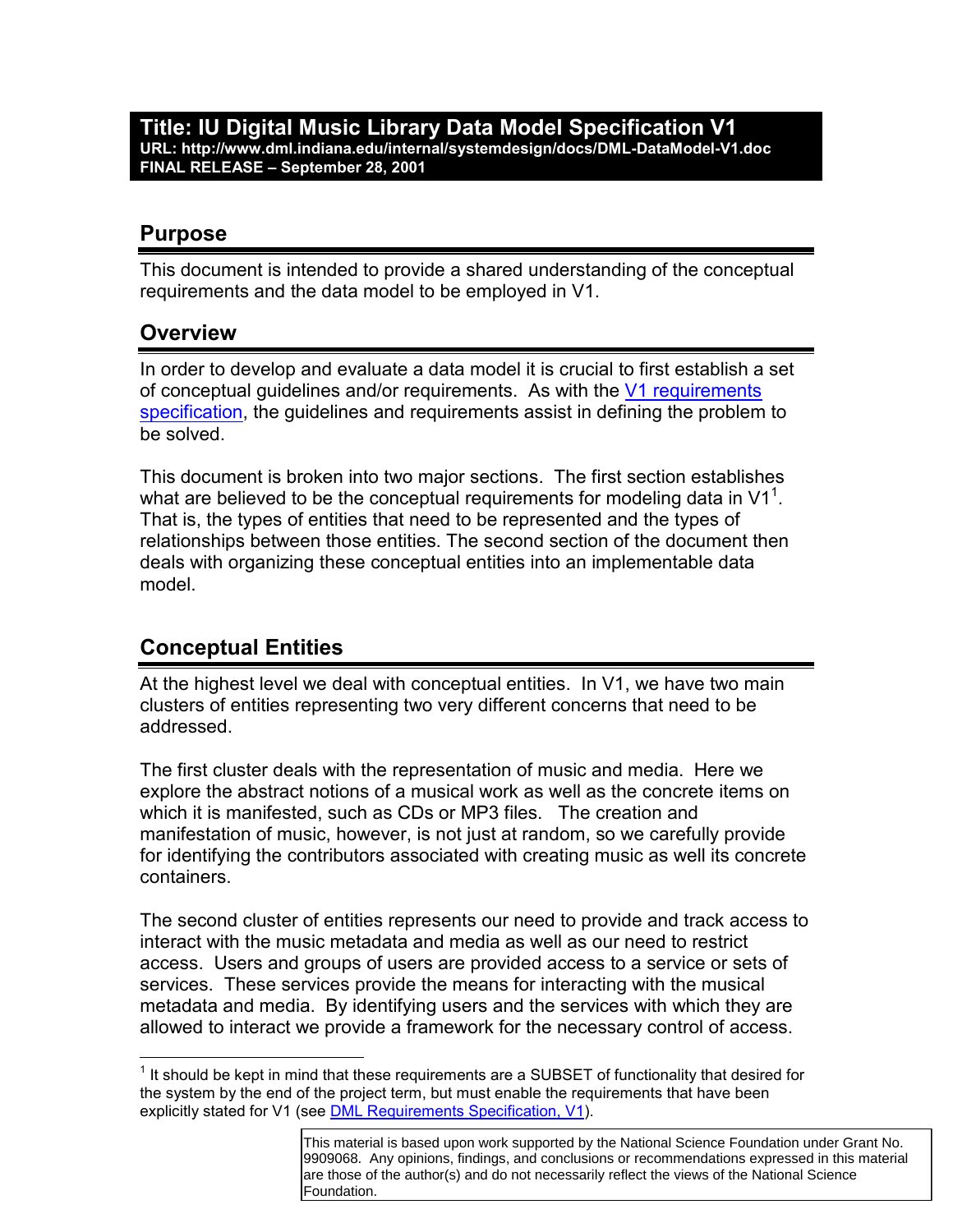### **Music, Media, and Contributors**

 The following entities are proposed in order to represent the abstract and concrete forms of music.

**Work:** Represents the abstract concept of a musical piece or set of pieces.

**Instantiation:** Represents a manifestation of a work as a performance or a score.

**Container:** Represents the physical item or set of item(s) on which instantiations of works can be found.

**Media Object:** Represents a piece of digital media content, such as a sound file or score image.

As noted earlier, an important part of any of these concepts is attribution of the person/groups responsible.

**Contributor:** Represents persons or groups that contribute to a Work, Instantiation, or Container.

### **Descriptive Concerns**

In order for the entities in the system to have any real meaning, there must be a mechanism for adequately describing an entity. Without adequate description the user will not be able to efficiently identify entities of interest when searching and browsing. That is, appropriate metadata is necessary for all entities to be distinguished from one another as well as to group them by their similarities. Common means of describing entities would include names or titles (e.g. Grand Funk Railroad), as well as dates associated with the creation or modification of the entity (e.g. date of composition for a musical work). Within the context of music we also have an entire array of musical style, genre, form, and period descriptors that can be applied.

#### **Vocabularies**

In order to deal with potential ambiguity (terms having multiple possible interpretations) and redundancy (multiple terms with the same interpretation), controlled vocabularies will be employed. These vocabularies constrain the set of possible descriptive values to remove ambiguity and redundancy that will in turn allow us to more easily deal with the data. These controlled vocabularies come two basic forms: those that are sponsored/controlled by outside agencies (*e.g.* Uniform Names/Titles from Library of Congress Name Authority Records), and those that are created internally for the specific purpose of supporting our needs.

#### **Work**

- **Type (required):** Specifies the type of work represented (i.e. Collective or Single)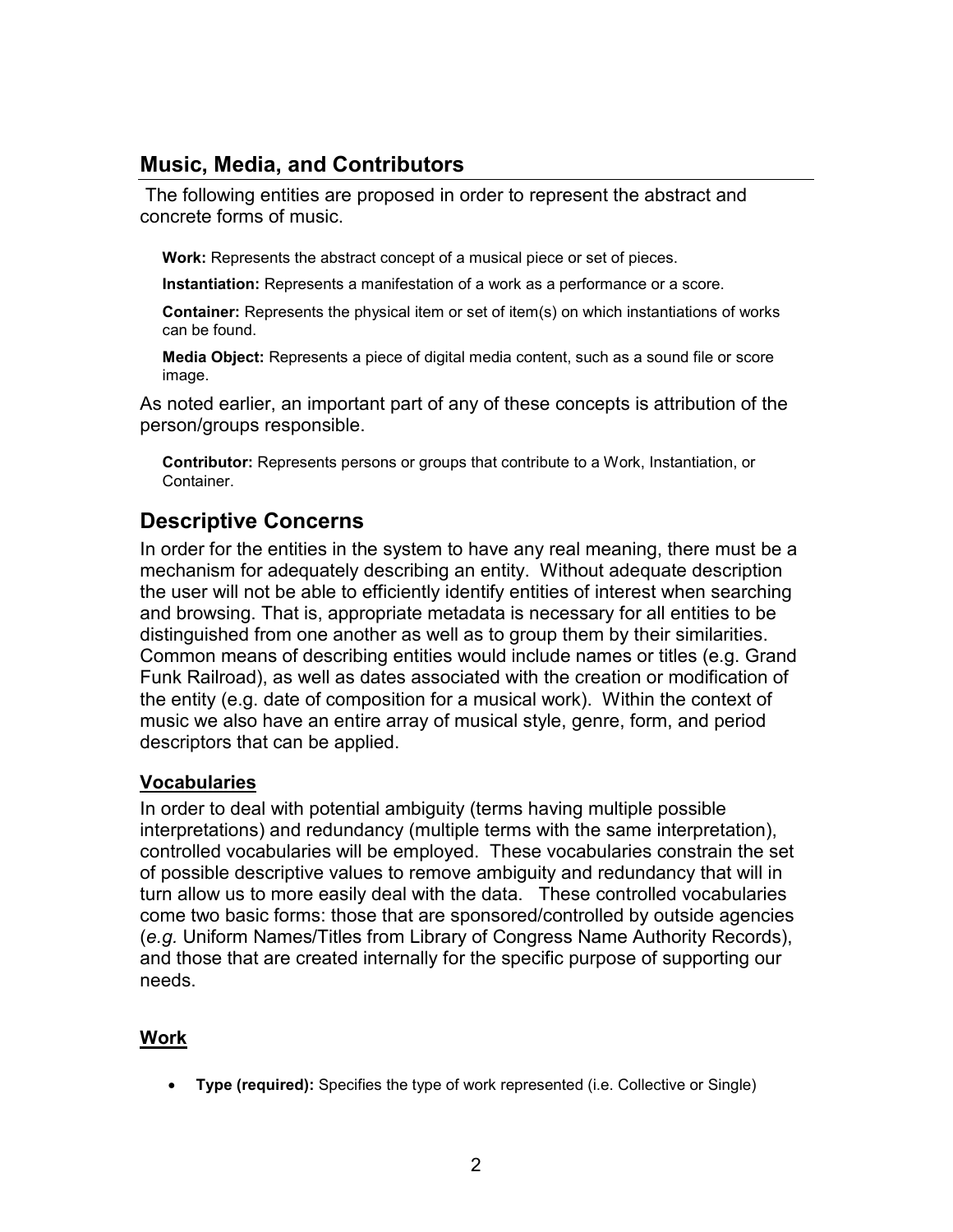- **Uniform Title (required):** Specifies the uniform title taken from existing authority records or generated according to AACR2 rules.
- **Variant Title(s):** Alternative titles of the work.
- **Date of Composition**
- **Place of Composition**
- **Date of First Performance**
- **Place of First Performance**
- **Date of First Publication**
- **Original Text Title:** Complete title of the non-musical work text used in the musical work.
- Language(s): Language used in the work or associated creative materials (e.g. programs written by the composer).
- **Related Resource(s):** Resources that have content relevant to the study of the work.
- **Note:** Additional information about the work. Should have the ability to be categorized.

Within the Work entity there is also a need to categorize and describe the musical properties of the Work. It is important to keep in mind that actual manifestations of music are represented by Instantiations, and these manifestations may deviate somewhat from properties generally associated with the abstract Work. Descriptions of Work properties should be thought of as guidelines or defaults that may be deviated from in any particular Instantiation of a Work.

- **Class Number:** Appropriate class number for this work based on Library of Congress guidelines.
- **Subject Heading(s):** Library of Congress subject headings appropriate for this work.
- **Genre, Form and Style:** Descriptors identifying the work's genre, form and style attributes controlled via the Music Thesaurus.
- **Instrumentation:** Quantity and type of instrumentation/voices utilized.
- **Key**

#### **Instantiation**

- **Title (required):** Title as presented on the parent container
- **Language(s):** Language(s) utilized in this instantiation
- **Place of Performance:** For performed music, specifies the location of performance.
- **Date of Performance:** For performed music, specifies the date of performance.
- **Extent (required):** Extent (duration/length) of the instantiation.
- **Document Description (required):** Identifies the type and format of the document from which the instantiation is taken.
- **Notation:** For printed music, specifies the notation in which the instantiation appears. Must be one of the following values: Tablature, Modern Staff, or …
- **Note:** Additional information about the instantiation or instantiation record. Should have the ability to be categorized.

The Instantiation is the authority on the properties of the manifested musical piece. When creating Instantiation metadata, the metadata stored in the Work will be consulted, but portions may be removed, replaced, and/or augmented with properties particular to the Instantiation.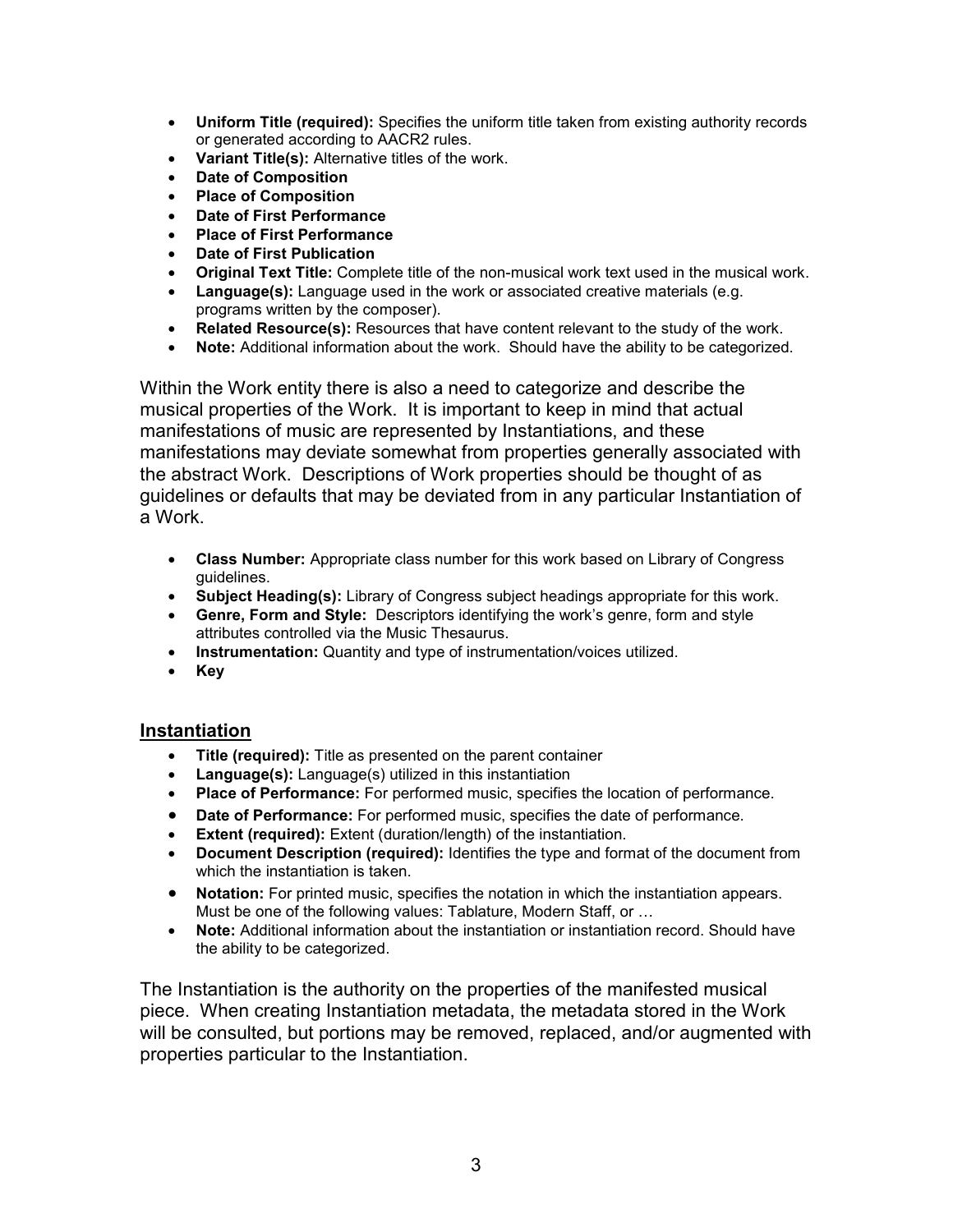- **Class Number:** Appropriate class number for this instantiation based on Library of Congress guidelines.
- **Subject Heading(s):** Library of Congress subject headings appropriate for this work.
- **Genre, Form and Style:** Descriptors identifying the work's genre, form and style attributes controlled via the Music Thesaurus.
- **Instrumentation:** Quantity and type of instrumentation/voices utilized.
- $\bullet$ **Key**

#### **Container**

- -**Display Title (required):** Title presented on container to be used in displays.
- **Additional Title(s):** Additional title(s) presented on the container.
- **Date of Publication**
- **Place of Publication**
- **Language(s):** Language(s) utilized in the container.
- - **Document Description(s) (required):** Identifies the document types and formats found in this container. As well as documents' physical description and any additional notes about the document.
- **Publisher (required):** Name of the publisher.
- **Publisher Label/ Plate Number(s):** Publisher label, plate numbers as they appear on the container.
- **Edition:** Number or other Identifier representing the particular edition of this container.
- **Uniform Series Title**
- **Provenance:** Known history of ownership for the container.
- $\bullet$  **Note:** Additional information about the container. Should have the ability to be categorized.

#### **Contributor**

- $\bullet$ **Type (required):** We identify two types of contributor: person or group.
- **Uniform/Preferred Name (required):** Full uniform name of the contributor. Formatting controlled by AACR2.
- **Variant Name(s):** Alternate names for the contributor.
- **Contributor Date(s):** Date range associated with the contributor (birth-death, flourished, etc.). End points of the range may not always be known, however. E.g. Date of death is known, but date of birth is not
- Variant Date(s): For some contributor dates there may be multiple opinions on the "true" value. This element stores alternative dates associated with the contributor.
- **Place of Origin:** Location of birth (for persons) or foundation (for groups).
- **Related Resource(s):** Resources that have content relevant to the study of the contributor.
- $\bullet$  **Note:** Additional information about the contributor. Should have the ability to be categorized.

### **Structural Concerns**

Both the Work and Container can be further described by specifying their structural make-up. Each can be thought of as having a hierarchical breakdown that can be useful both for navigation within that particular entity as well as allowing finer grained search than would be provided using entity level descriptive metadata alone.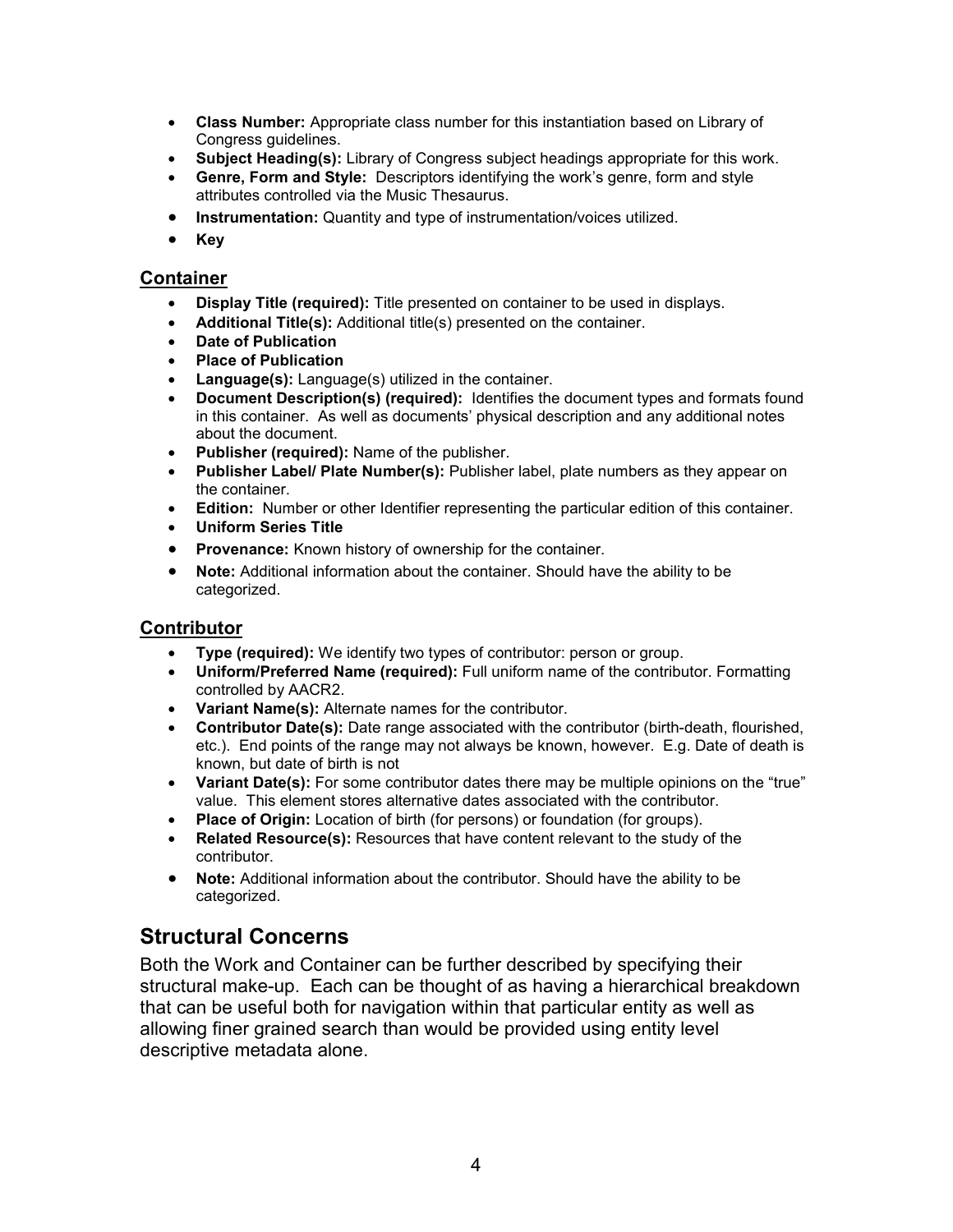#### **Work**

The structural declaration of a musical work involves identifying and properly nesting the sections found within the Work. Examples of sections might be movements found in symphonies or acts and scenes in an opera. Work structure should allow for labeling of structural elements for display as well as optionally associating a searchable value.

#### **Container**

Within a particular Container there may be one or more physical items (e.g. CDs, LPs, score volumes) and within these physical items there may be additional sections (e.g. sides, tracks, pages). The structural elements can be labeled as in the Work structure.

## **Relationships**

In addition to describing the entities themselves we also need to describe their relationship(s) to one another. We need to first indicate how entities will be identified and then the mechanisms in V1, in which those IDs can be referenced by other entities.

### **IDs**

In order to locate and manipulate records stored within the system it is necessary to uniquely identify them to prevent ambiguity. The ID serves no other purpose than to provide a robust mechanism for identifying entities that is completely independent of the metadata that describes the entity.

#### **Simple Relationships**



### **Contributions**

One of the most important relationships in our model is the relationship between a contributor and the target of his/her contribution. For our purposes it is insufficient to simply relate the Contributor and Work/Instantiation/Container entities. We require the ability to further describe the nature of the contribution that was made. To handle this we provide for the notion of Contribution, which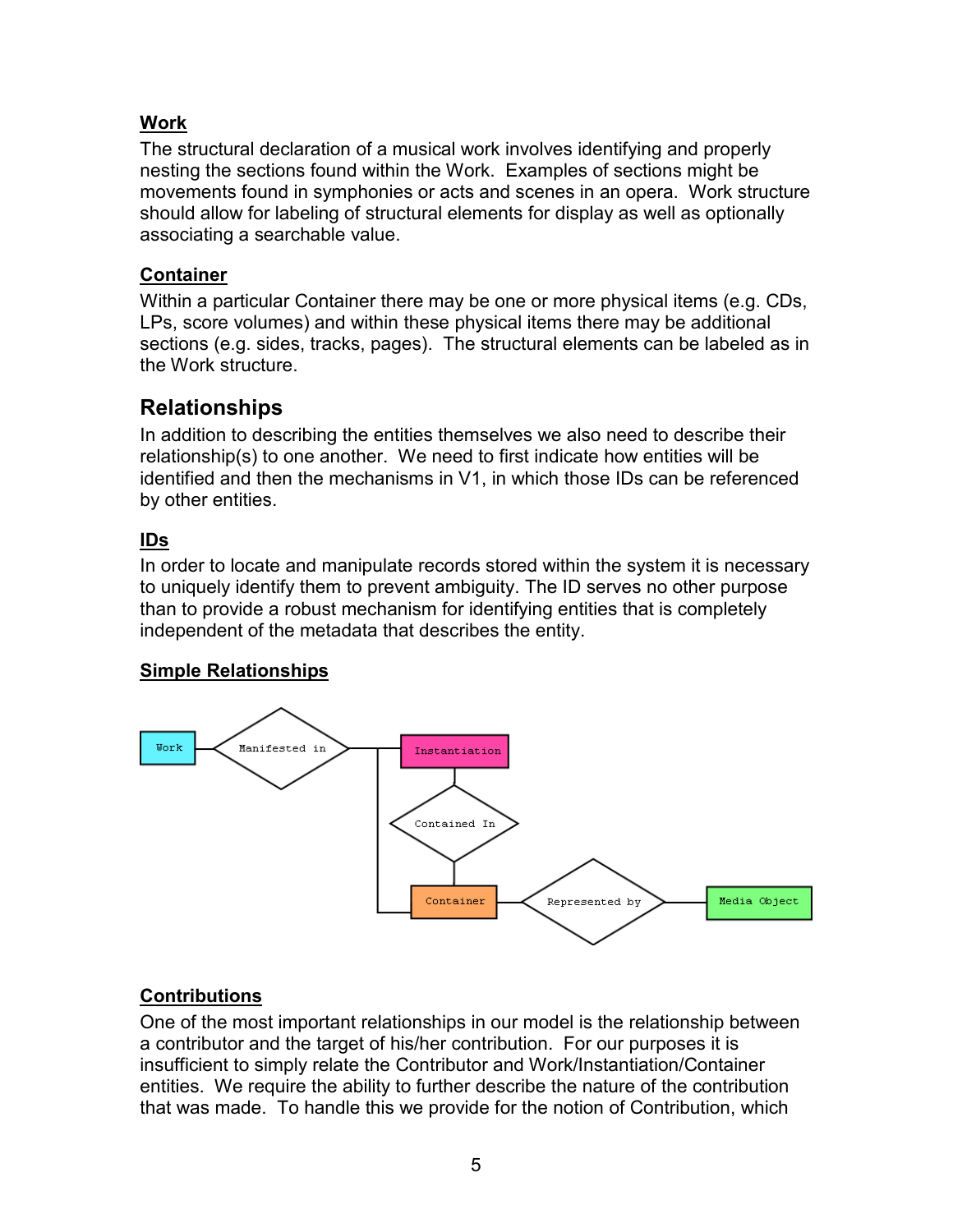can embody both the relationship as well as information about the type of the relationship.

#### **Related Works**

In order to model the relationships between works, we again need something slightly more sophisticated than a simple relationship tying the works together. The nature of the relationship between works may be of many types (e.g. derivative/original, collective/member, etc.) and this type needs to be stored with the relationship.

#### **Structural Relationships**

Both Container and Work entities have mechanisms to describe their own structure. In addition, however, there must be a binding or linking made between these structural descriptions and the media objects that contain relevant content. These bindings specify a mapping between the structure and particular offsets into relevant media objects. Container structure and bindings are located within the Container entity itself.



Work structure and bindings work in a similar way, but because there are many potential instantiations of a single work, the Work structure bindings must be stored in the Instantiation.

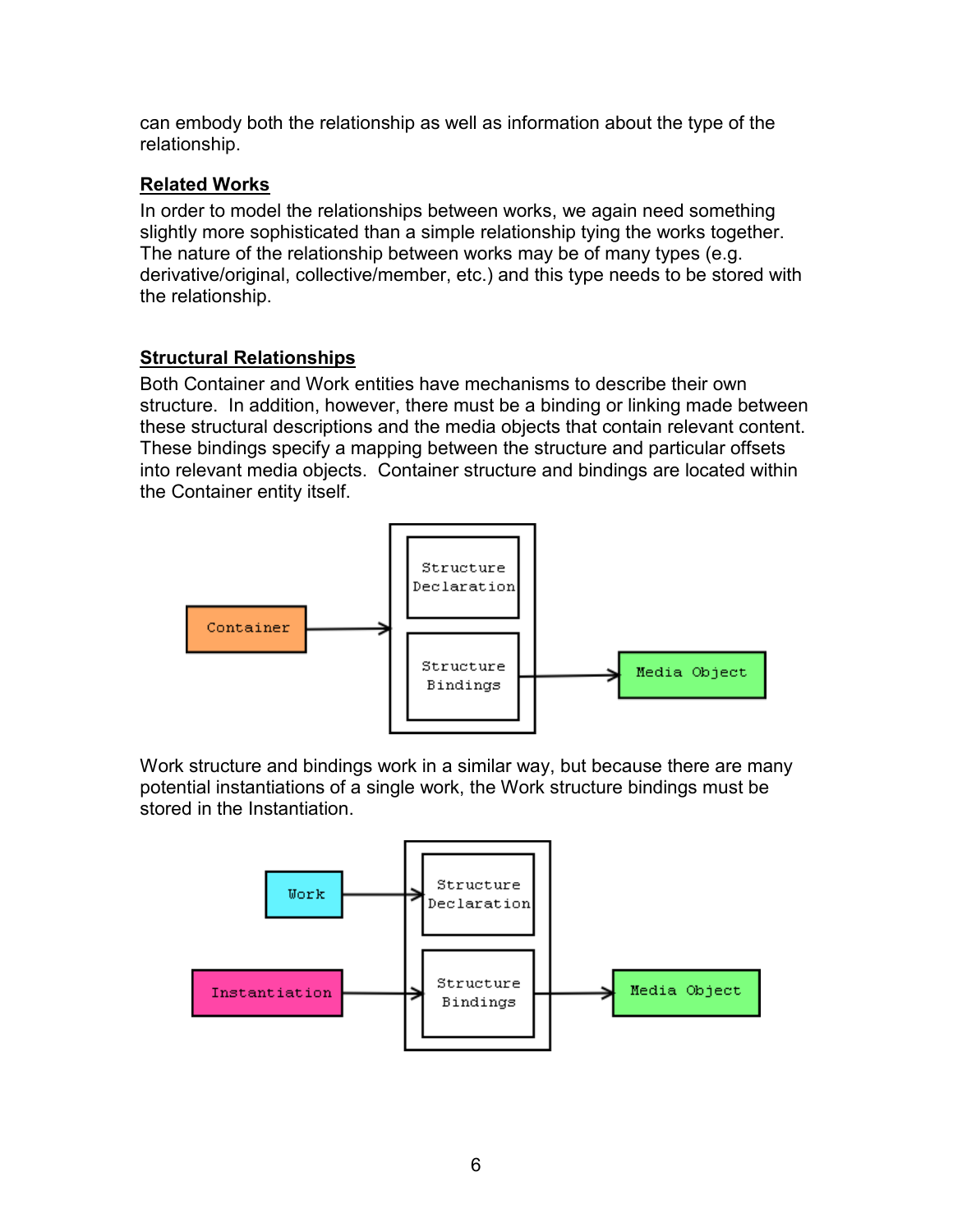## **Administrative Concerns**

#### **Source and Vocabulary Tracking**

In the process of cataloging entities, external sources will invariably be used for decisions on formatting (e.g. different types of subject headings may have different forms) as well as to indicate the original source of the data. The original source might be the physical item(s) represented by the container itself (e.g. for instantiation titles) or a more formal source such a particular authority record (local or otherwise). In any case, it is desirable to track these sources as the cataloging is carried out so there is always a trail back to the original source.

#### **Digitized Media Information**

In addition to just providing digital content, it is useful to store information about the nature of the digitized media as well as the process in which it was generated. This area of metadata may become more sophisticated as we add additional versions of content.

- **File format:** MIME type for the file
- **Compression:** Was compression of any sort used? If so, what was the nature of the compression?
- **Bit Depth:** (images)
- **Resolution:** (images)
- **Number of Channels:** (sound)
- **Sample Size:** (sound)
- **Sample Rate:** (sound)
- **Digitization Information:** Date(s) and Names/IDs for digitization technicians responsible for creating the digital content.
- **Hardware/Software used:** Description of the hardware and software employed in the digitization process.

Each media object has the potential to store more than one actual media file. This is most commonly the case with images stored to represent scores. In any case we need a mechanism to identify and verify the integrity of the files associated with the media object.

- **Sequence Number:** Indicates where this file falls within the sequencing of the media object.
- **File location:** URL to locate the file.
- **File Size:** File size in kilobytes.
- **Checksum:** 128 bit MD5 checksum.

#### **Linkage to Existing System(s)**

There is a natural relationship between our Container entity and the MARC records stored in IUCAT or OCLC. Given that as much content as possible will be imported from current MARC records, its useful to keep references back to these original sources.

- **Other system IDs (control numbers):** OCLC and IUCAT.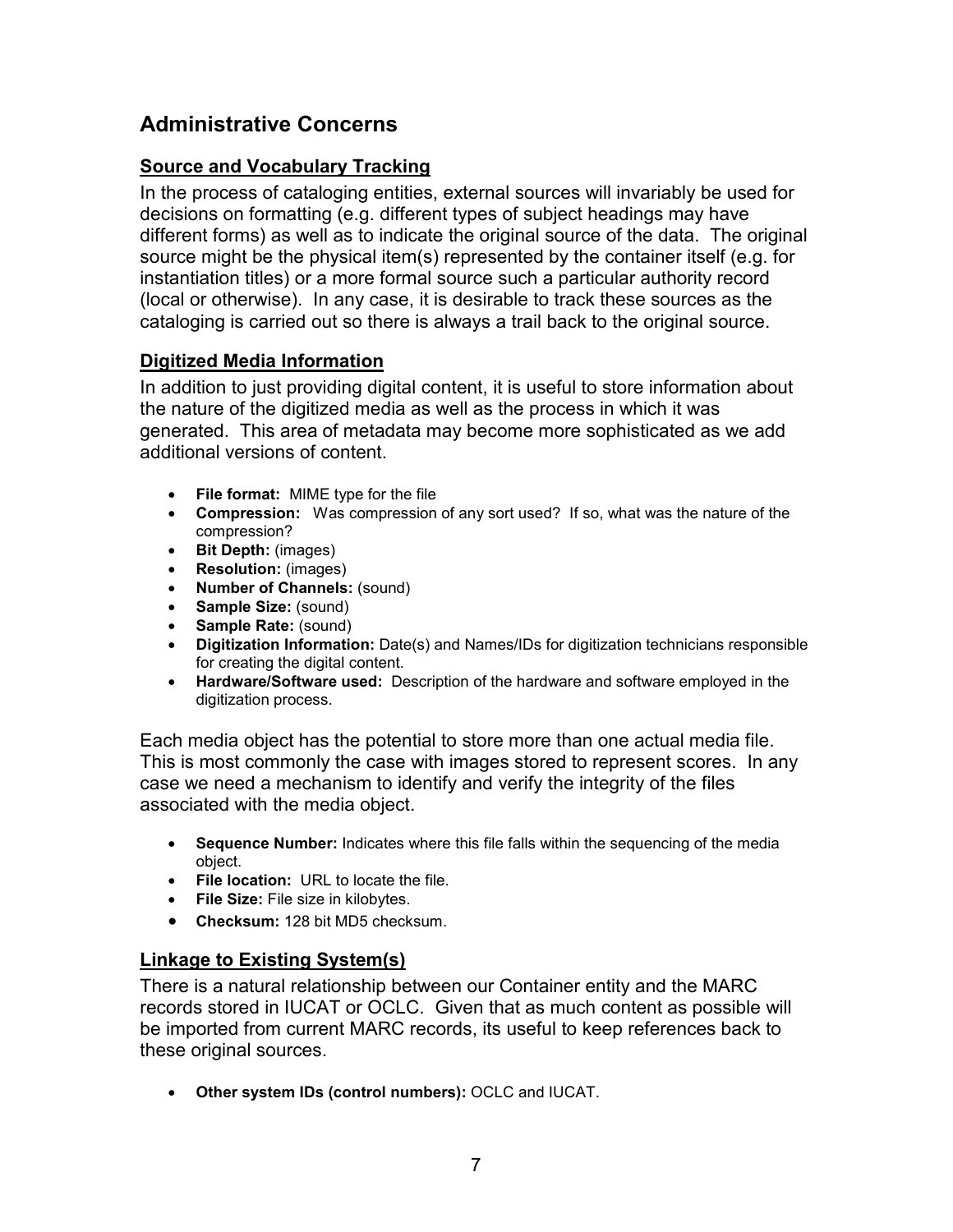- **Physical Identification:** Location, call number, and copy information associated with the original physical item(s) represented by the Container.

#### **Workflow/Status Information**

As the metadata representing entities is actually entered in records, it is important to keep track of the status of the record. In the simplest case the status possibilities would be "available for public access" and "not available for public access". The system should however allow for a mechanism to add more fine grained status descriptors should these prove necessary/useful.

#### **Interaction and Access Control**

This category might be rightly called even more administrative issues. It is distinguished by its focus purely upon users, their interaction with the system, and how that interaction is regulated.

#### **Users and Groups**

**Service:** A record representing an access-controlled resource. Services include streamed audio content and images (controlled to the Container level), the metadata repository, directory services, and content management. Services regulate access by specifying which Groups are allowed and which Groups are denied access privileges.

**User:** A record representing a user of the DML system. User records contain references to Groups they are members of. Additionally Users may contain references to services to which they are allowed or denied access.

**Group:** Groups aggregate Users to make Service access control specifications easier to maintain.

**IP List:** Stores information to allow access based on the IP address of the client.

The authorization process is (conceptually) a three-step process. It is initiated with a request for access to a service in the system. The service request is a duple made up of a User and Service. A request to listen to a Container might look like:

{mjadud, "They Might Be Giants"},

Whereas a request to update the metadata repository with a new Work record might look like:

{mjadud, "Metadata Repository"}

The authorization process begins by locating the records for both the user (the User record) and the content the user is interested in (the Service record). Three steps follow to determine whether access will be granted.

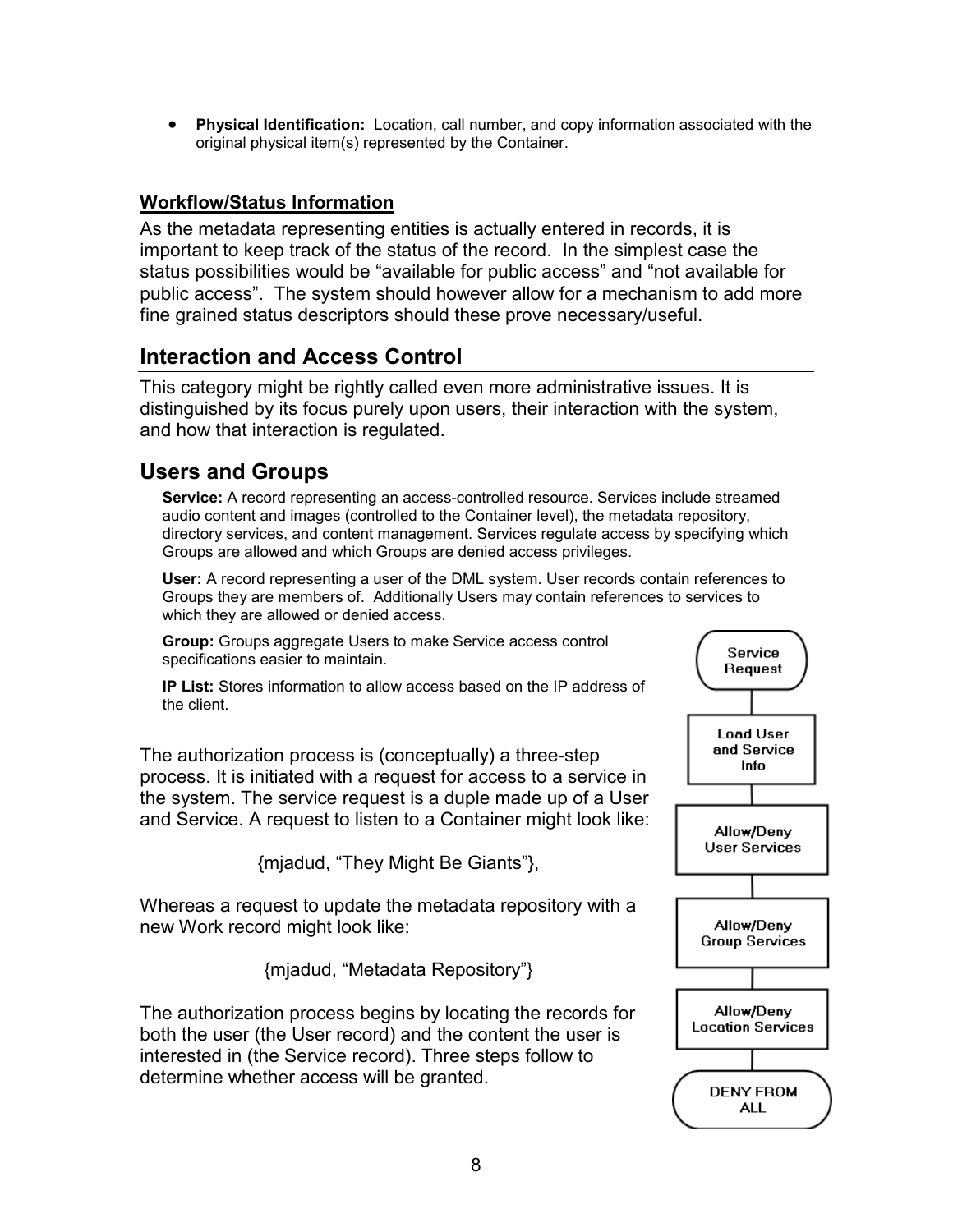- 1. If the User is specifically denied or allowed access to the Service in question, they are either permitted access or denied, and the process ends.
- 2. The group membership of both the User and Service are checked; if they are both members of the same group, access is permitted; otherwise, we progress on to step three.
- 3. If the IP address the user is connecting from is considered "privileged," access is granted. Otherwise, access is denied, and the process ends.

Step three is primarily intended to give full access to all machines in the Music Library. While other uses might be found, it is not intended for broad application

## **Access Information**

For each type of record that is stored within the system we wish to track activity using that record. The creation and last update are considered special activities that we especially wish to track so they are stored independently as well as being reflected in the generic, last access.

- **Creation Information:** Date, time, and ID of user that created the record.
- **Last Update Information:** Date, time, and ID of user that last updated the record.

Additionally for media objects useful information can be obtained by keeping track of the last access and number of accesses. This information can be an indicator of the utility/usage/popularity of the media object and may allow for optimization in later versions (e.g. store less used media objects on "slow", cheap storage devices).

- **Last Access Information:** Date, time and ID of user that last accessed the record.
- **Number of Accesses:** Number of times the record has been accessed.

## **Copyright**

As has often come up in discussions about restricting access to content, the desire to be able to make these access decisions by drawing upon information known about the copyright ownership suggests that we need to store information that can assist in making this determination.

- **Copyright Declaration(s):** Copyright date(s) and holder(s) associated with the work/instantiation/container. Also indicates the type or domain of the copyright declaration (e.g. Music, Text, Recording, etc.)
- **Public Domain Status:** Indicates whether this work is known to be in the public domain, known NOT to be in the public domain, or is unknown.

## **External Unique Identifiers**

- **ISMN:** International Standard Music Number. References: http://www.ismn.spk-berlin.de/
- - **MRC/EAN/UPC:** Media Catalog Number, European Article Number, and Universal Product Code. MRC and EAN have 13 numeric digits. UPC only has 12 and a leading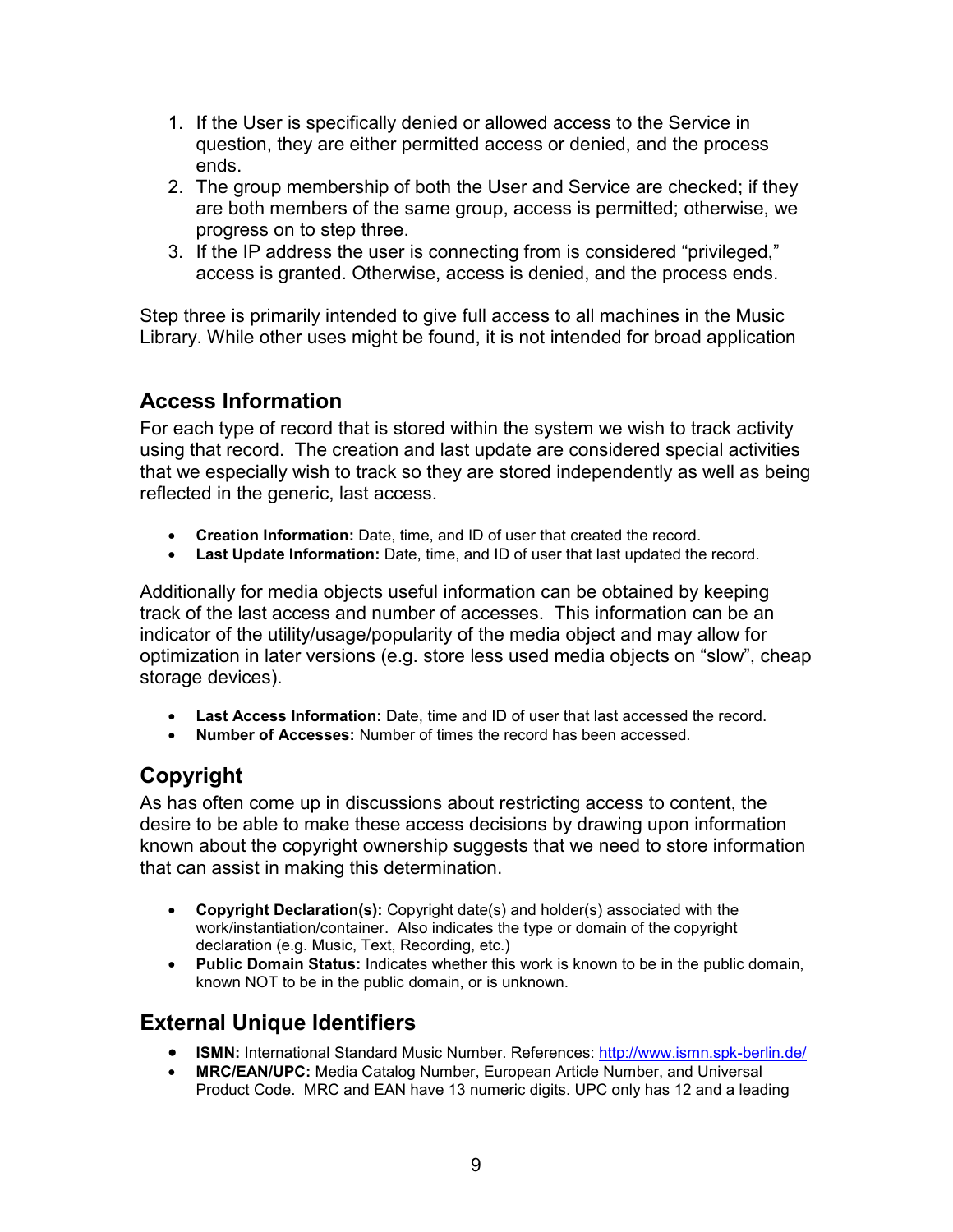zero. These numbers provide unique identifiers for the physical item(s) represented by the Container. References: http://www.ean-int.org/, http://www.uc-council.org/

- **ISBN:** For printed sources, specifies the International Standard Book Number provides a unique identifier.
- **Performing Rights Society Work Number:** By identifying the performing rights society and work number associated with a particular work we may be able to more easily track current copyright owners.
- **International Standard Recording Code:** The ISRC provides a mechanism for tracking particular recordings of works across publications.

### **Data Model**

The discussion of an actual data model which we believe will support the conceptual requirements stated above starts with a discussion of the common element types found in entities and how these may be implemented in a uniform way. By doing so we reduce the amount of work and confusion necessary to support the conceptual elements.

As a final step, we integrate these data-types into records that will represent the high-level conceptual entities with which we began.

#### **Data types**

#### **Date**

In current practice, lots of information is associated with "dates". Certainty and precision qualifiers (e.g.? and circa) are used to further indicate the nature of the date. Multiple possible dates may be listed where the exact date is not known. Less precise units may be used (centuries, decades) where exact years are not known. Finally, dates that are incorrect (e.g. due to publishing error) are annotated along with the correct date.

Clearly we need quite a bit of flexibility to support all these activities, but we cannot simply allow the date to be free form if we wish to normalize (descriptions for the same date should be the same) and convert the date to an internal numeric form for sorting/searching purposes. To support these activities as much of the date specification must be as regular as possible.

To illustrate how this might be accomplished a particular representation is given, but any representation that addresses the needed functionality could be used.

Valid Date Base forms:

 **YY***uu* -- Century or **YYY***u* -- Decade or **YYYY** -- Year or **YYYY**-**MM** -- Year/Month or **YYYY**-**MM**-**DD** -- Year/month/Day

Valid Date Base form connectors and qualfiers: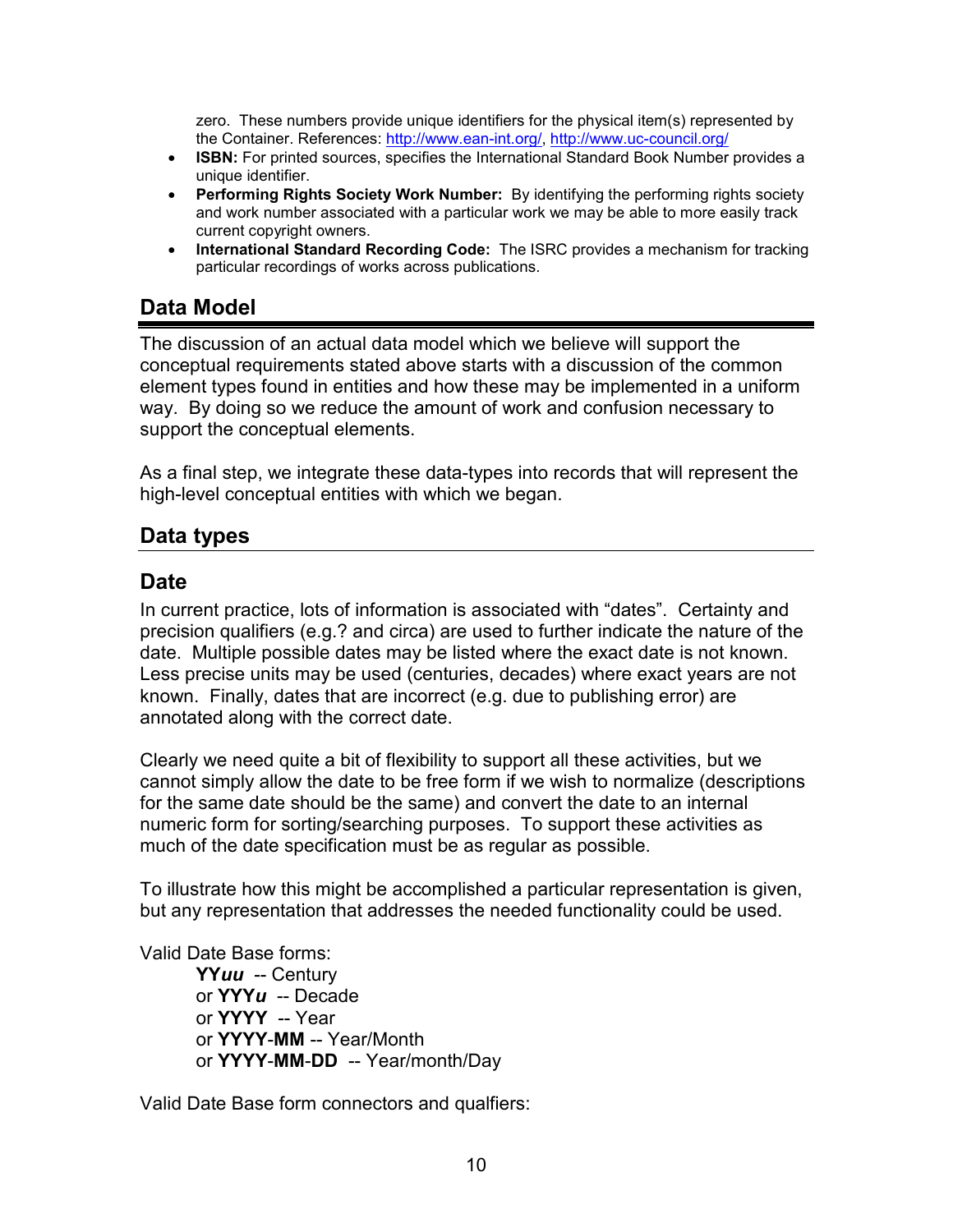**?** -- Date may be incorrect, follows date **circa** --Actual date is near or equal to this date, precedes date

**early** (approx. YY00-YY33) or **middle** (approx. YY34-YY66) or **late** (approx. YY67-YY99) – additional precision for century-based  $dates<sup>2</sup>$ 

**/** --OR, used provide multiple **possible** dates

**to** – range, specifies begin and end dates

Additionally we provide a mechanism for specifying date related descriptive content that will not be convertible or should not be used when sorting using dates.

Valid date comment (follows date base): **[***comment***]**

A few examples:

- 1977-02-25, 1977-02-27 [container also specifies 1977-02-29]
- early 12uu
- ca. 197u
- 1978/1979
- 1954-12 to 1955-01

It is worth noting that this formatting does NOT imply a particular format when presenting data to the user (e.g. in a result set display). By creating a format that can easily be disassembled it is straight-forward to translate into any presentation format we desire.

## **Typed Date**

In some situations (namely Contributor dates), it is more convenient to have a single field capable of storing different types of dates rather than attempting to specify and allocate space for all the different types of dates up front. To support this we create a typed date type that stores information on the type as well as the date.

| Field       | Mult. | <b>Type</b>          |
|-------------|-------|----------------------|
| Date        |       | <b>Date</b>          |
| <b>Type</b> |       | Date type descriptor |

 $\overline{a}$  $2$  These are included to handle the situation where sources do not provide more precise date information. If a more precise range is given in the source, that should be used over the less precise form.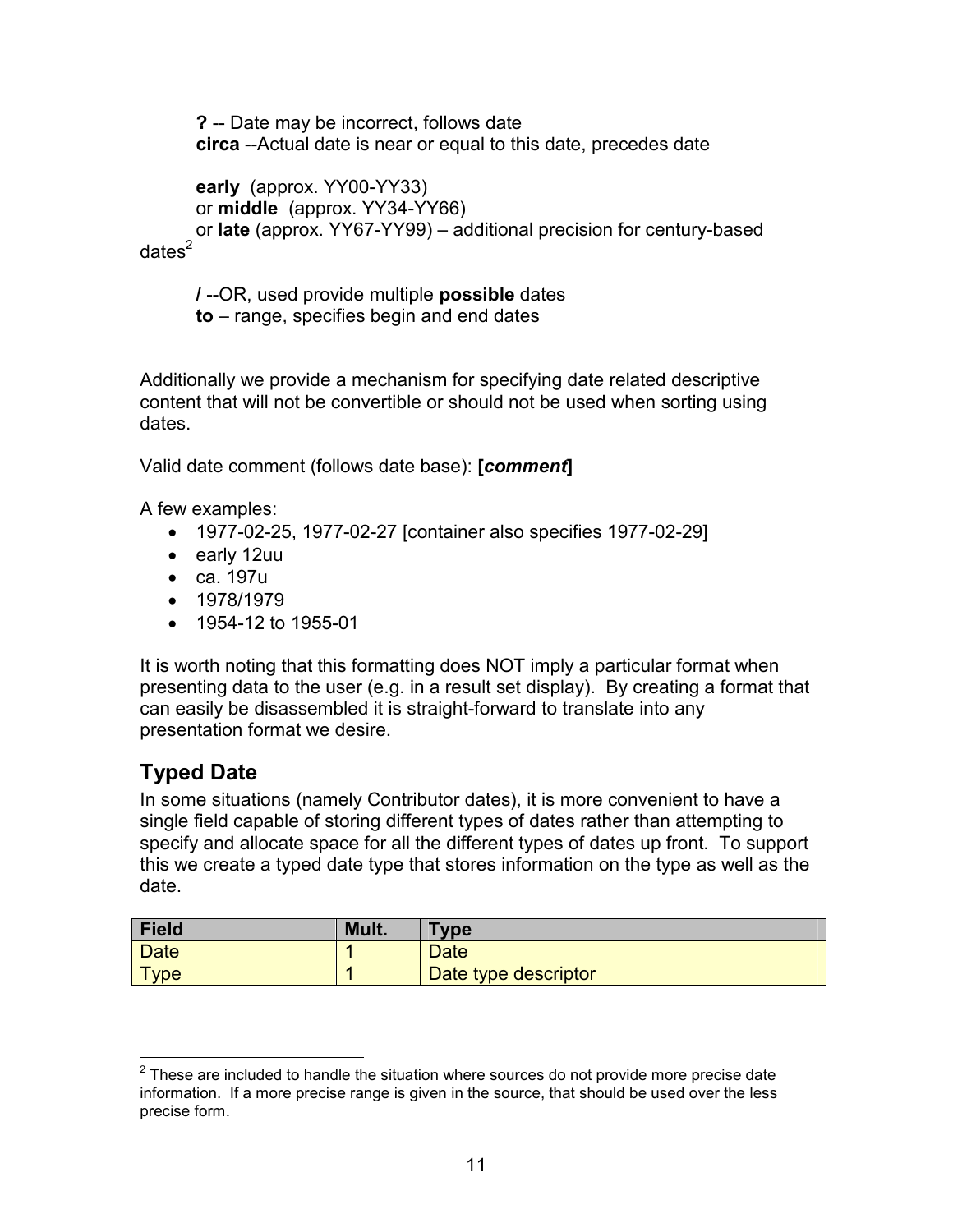### **Text**

In its most simple form this data type allows the storage of textual characters. More specifically it must support storage of the ANSI/ANSEL character sets (or an equivalent) that are currently used by IU's current MARC system.

### **Name**

Text data type that uses a simple delimiter to separate the Last Name/Surname from other parts of the name (e.g. Pendleton, William R.)

### **Place**

Text data type that uses a simple delimiter to separate the country designation from other parts of the place.

### **Title**

From outward appearances titles are just another piece of text, but they have in current practice an additional "hidden" functionality. When titles are sorted, articles at the beginning of the title are not taken into account. In order to support this, we provide for an indicator to be specified that provides an offset that specifies the number of characters to skip from the beginning of the title<sup>3</sup>.

| <b>Field</b>         | Mult. | <b>Type</b>   |
|----------------------|-------|---------------|
| Title                |       | Text          |
| Non-filing indicator |       | <b>Number</b> |

### **Descriptor**

A descriptor represents a type of textual data that has an internally defined, controlled vocabulary. An example would be the role descriptor used to define the type of contribution that is made to a work/instantiation/container. The descriptors in a vocabulary will be fixed in general (i.e. new descriptors shouldn't be created on a whim), but additions and deletions will be possible if necessary. At the current time not all these vocabularies are fully defined, but these will be generated and be used as indicated in the record descriptions that follow.

### **Note**

For each entity type we have the ability to describe further any details that don't "fit" into any other place. Notes can be categorized so that, for example, administrative notes intended for library staff and administrators are not displayed in typical user interfaces.

| Field        | Mult. | Type                              |
|--------------|-------|-----------------------------------|
| Note Content |       | Text                              |
| Note Type    |       | Descriptive, Administrative, etc. |

 3 White-space before the first non-article character should also be included in this offset.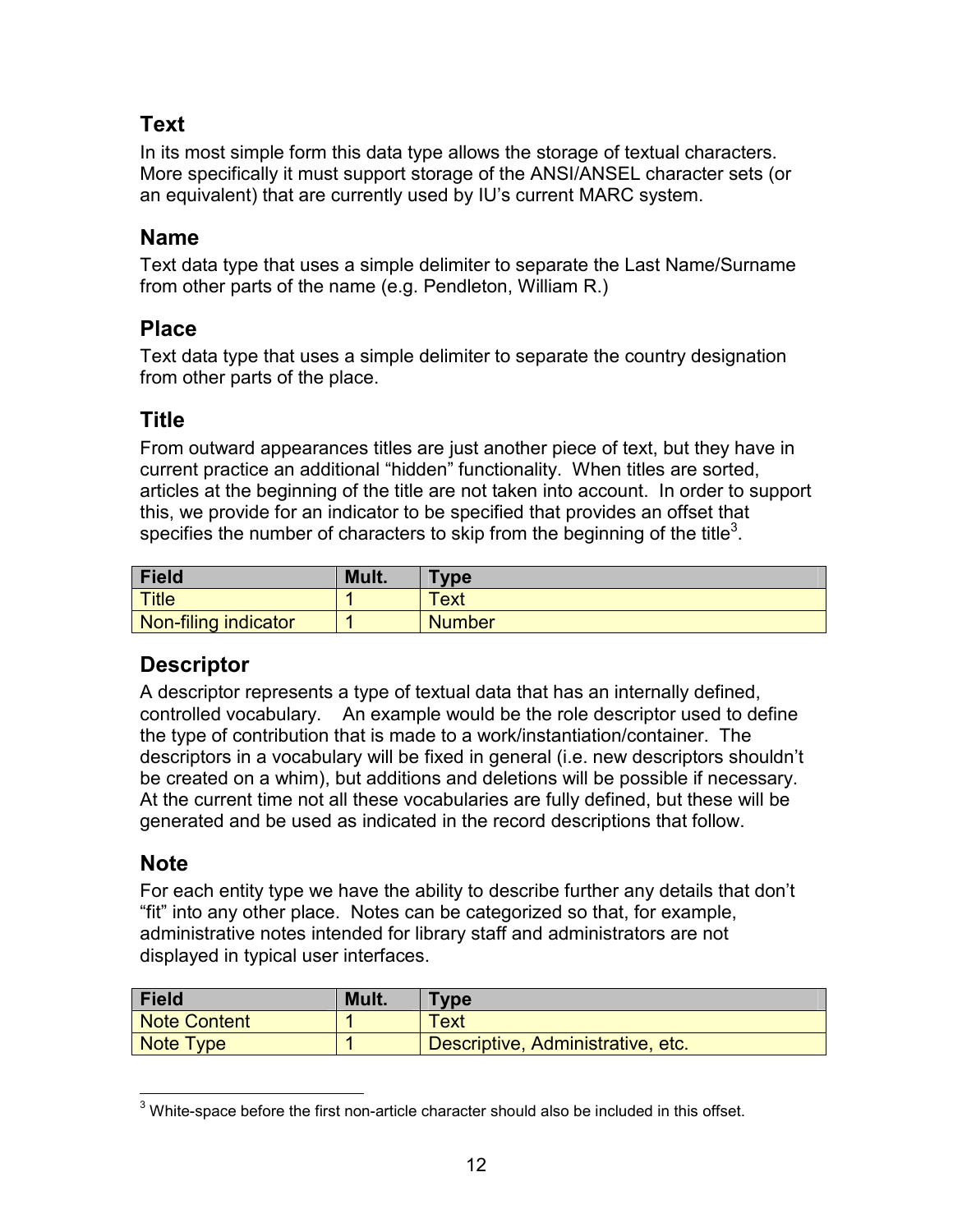## **Contribution**

The contribution data type is used in the representation of the typed relationship between a contributor and the target of their contribution (e.g. a Container, Work or Instantiation). In addition, the contribution can store a name to be associated with the contributor that is specific to that contribution. In general, these will be contributor names as indicated on the Container materials.

| <b>Field</b>       | Mult. | <b>Type</b>            |
|--------------------|-------|------------------------|
| <b>Contributor</b> |       | ID                     |
| Name Used          |       | Text                   |
| <b>Role Type</b>   |       | <b>Role Descriptor</b> |

### **Work Relation**

Used to represent types of relationships between Works. Examples being collective work-member work and original work-derived work relationships.

| <b>Field</b>         | Mult. | <b>Type</b>                    |
|----------------------|-------|--------------------------------|
| <b>Related Work</b>  |       | ID                             |
| <b>Relation Type</b> |       | <b>Relationship Descriptor</b> |

## **Document Info**

The document description data type is used in the representation of the Container in order to describe its associated document(s)

| <b>Field</b>                | Mult. | <b>Type</b>                               |
|-----------------------------|-------|-------------------------------------------|
| <b>Document Type</b>        |       | Document Type Descriptor (Sound, Score)   |
| <b>Document Format</b>      |       | Document Format Descriptor (LP, CD, Tape, |
|                             |       | Vocal Score, Full Score, Parts)           |
| <b>Physical Description</b> |       | Text                                      |

### **Language Use**

Description of language(s) used occurs in Work, Instantiation, and Containers. In each case there may be desire to indicate the nature or context in which the particular language is being used.

| Field                   | Mult. | <b>Vpe</b>          |
|-------------------------|-------|---------------------|
| Language                |       | Language Descriptor |
| Location/Context of Use |       | ext                 |

### **Instrumentation Info**

|  | <b>Field</b> | Mult. | <b>vpe</b> |
|--|--------------|-------|------------|
|--|--------------|-------|------------|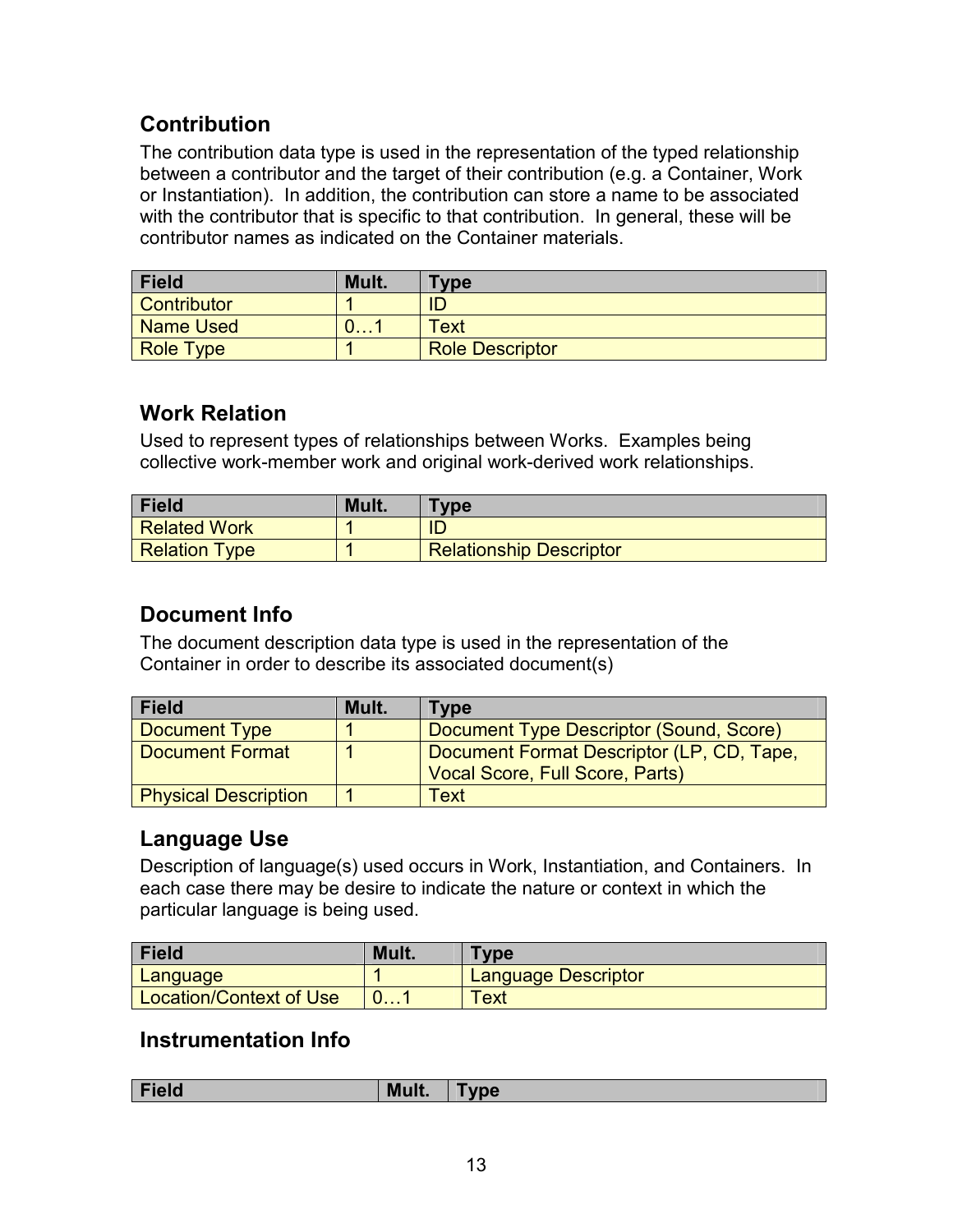| Quantity                   | <b>Number</b>                     |
|----------------------------|-----------------------------------|
| Instrumentation Descriptor | <b>Instrumentation Descriptor</b> |

#### **Resource**

| <b>Field</b>       | Mult. | $T$ <sub>Vpe</sub> |
|--------------------|-------|--------------------|
| <b>Title</b>       |       | <b>Text</b>        |
| <b>Description</b> |       | <b>Text</b>        |
| Location           |       | URL                |

#### **Access Info**

Typically automatically generated by the system, this data-type records the date and time of a particular access as well as the ID of the user involved.

| Field                   | Mult. | <b>Type</b>      |
|-------------------------|-------|------------------|
| <b>User</b>             |       | <b>User ID</b>   |
| <b>Access Timestamp</b> |       | <b>Timestamp</b> |

#### **File Info**

File Info provides a mechanism for storing the administrative metadata to be associated with each file found within a media object.

| <b>Field</b>         | Mult. | Type               |
|----------------------|-------|--------------------|
| Sequence Number      |       | <b>Number</b>      |
| <b>File Size</b>     |       | <b>Number</b>      |
| <b>File Location</b> |       | <b>URL</b>         |
| Checksum             |       | Text               |
| Creation             |       | <b>Access Info</b> |
| <b>Last Update</b>   |       | <b>Access Info</b> |

### **Physical ID Info**

Information that identifies the physical items that make up a given Container.

| <b>Field</b>       | Mult. | Type                       |
|--------------------|-------|----------------------------|
| Location           |       | <b>Location Descriptor</b> |
| <b>Call Number</b> |       | <b>Text</b>                |
| Copy Number        |       | <b>Number</b>              |

## **Copyright Declaration**

Work, Instantiation, and Container each could indicate various copyright declarations that we need to store for later review. For V1, we will store this information by identifying the copyright holder, the copyright domain, and the copyright date if available.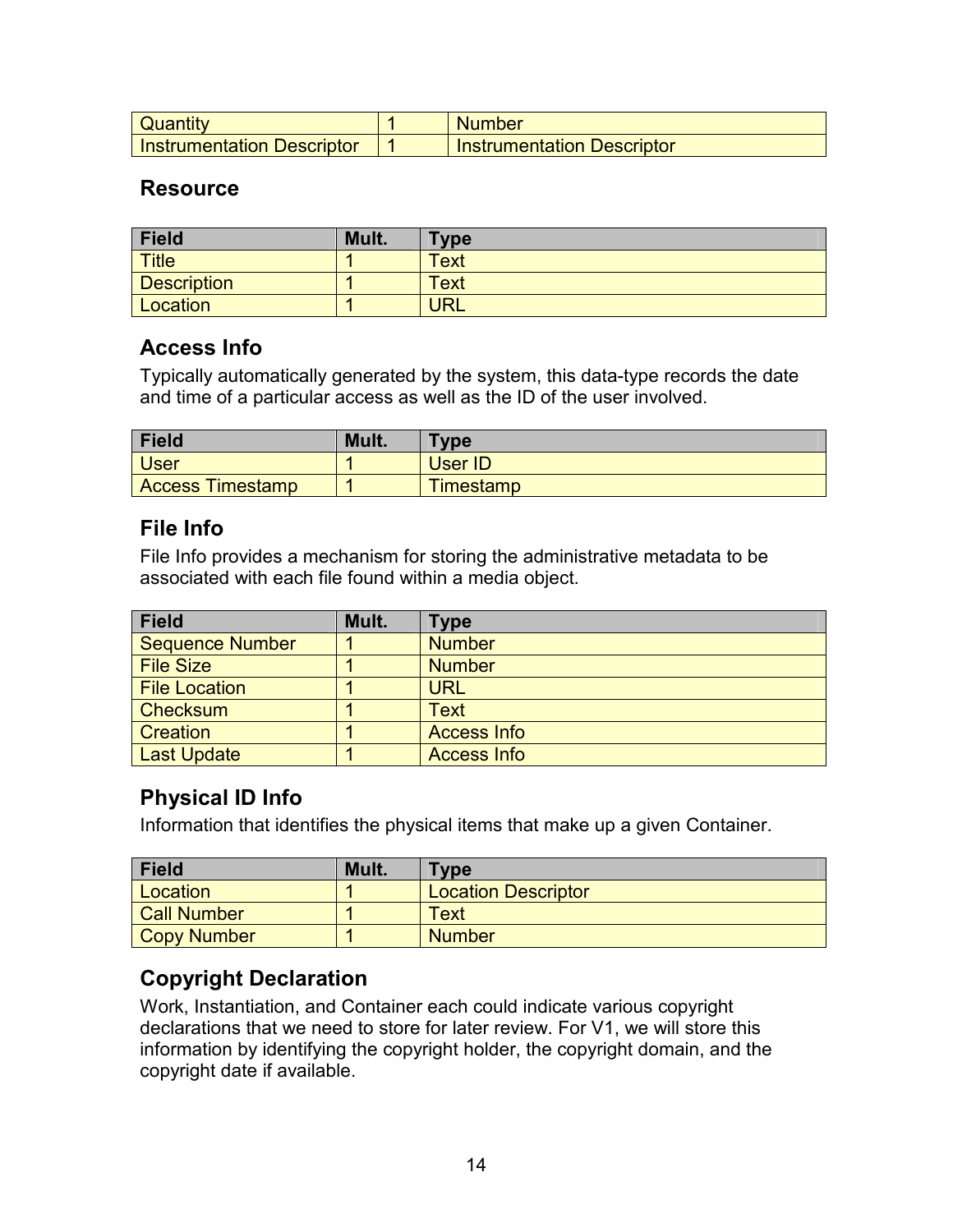| <b>Field</b>            | Mult. | $T$ <sub>VDe</sub> |
|-------------------------|-------|--------------------|
| <b>Copyright Owner</b>  |       | Text               |
| <b>Copyright Domain</b> |       | Text               |
| <b>Copyright Date</b>   |       | <b>Date</b>        |

# **Container Structure and Bindings**

| <b>Element</b> | Description                                                                      |
|----------------|----------------------------------------------------------------------------------|
|                | <b>Attributes</b>                                                                |
|                | <b>Contents</b>                                                                  |
| Container      | Outer most containing element for all Container structures.                      |
|                | No attributes                                                                    |
|                | Must contain one or more Item elements.                                          |
| <b>Item</b>    | Represents an item found within the container.                                   |
|                | Label (required): Used in navigational display                                   |
|                | Can contain Div or Chunk elements                                                |
| Div            | Non-leaf node representing the hierarchical structure of the item                |
|                | Label (required): Used in navigational display                                   |
|                | <b>ISRC (optional):</b> Used to record the ISRC for track on a CD                |
|                | Can contain other Div or Chunk elements.                                         |
| Chunk          | Leaf node of the container structure representing a discrete section.            |
|                | Label (required): Used in navigational display                                   |
|                | May contain one or more Bind elements                                            |
| <b>Bind</b>    | Element used to bind the section of the container structure to one or more       |
|                | sections of digital content stored in one or more media objects                  |
|                | <b>Reference (required):</b> ID of the media object to be bound                  |
|                | Begin (required): Starting offset into the media object                          |
|                | <b>End:</b> Ending offset into the media object. If not provided End is equal to |
|                | Begin.                                                                           |
|                | No contained elements are allowed.                                               |

## **Work Structure**

| <b>Element</b> | <b>Description</b>                                             |  |  |
|----------------|----------------------------------------------------------------|--|--|
|                | <b>Attributes</b>                                              |  |  |
|                | <b>Contents</b>                                                |  |  |
| <b>Work</b>    | Outer most containing element for all Work structures          |  |  |
|                | ID (required): Identifier for this structural element.         |  |  |
|                | Label (required): Used in navigational display                 |  |  |
|                | Must contain one or more Sections                              |  |  |
| Section        | A discrete section of the work                                 |  |  |
|                | ID (required): Identifier for this structural element.         |  |  |
|                | Label (required): Used in navigation display                   |  |  |
|                | <b>Title: Used in searching</b>                                |  |  |
|                | Type: Work section type descriptor (e.g. movement, act, scene) |  |  |
|                | May contain one or more Sections                               |  |  |

## **Work Structure Bindings**

| <b>Element</b> | <b>Description</b> |
|----------------|--------------------|
|                | <b>Attributes</b>  |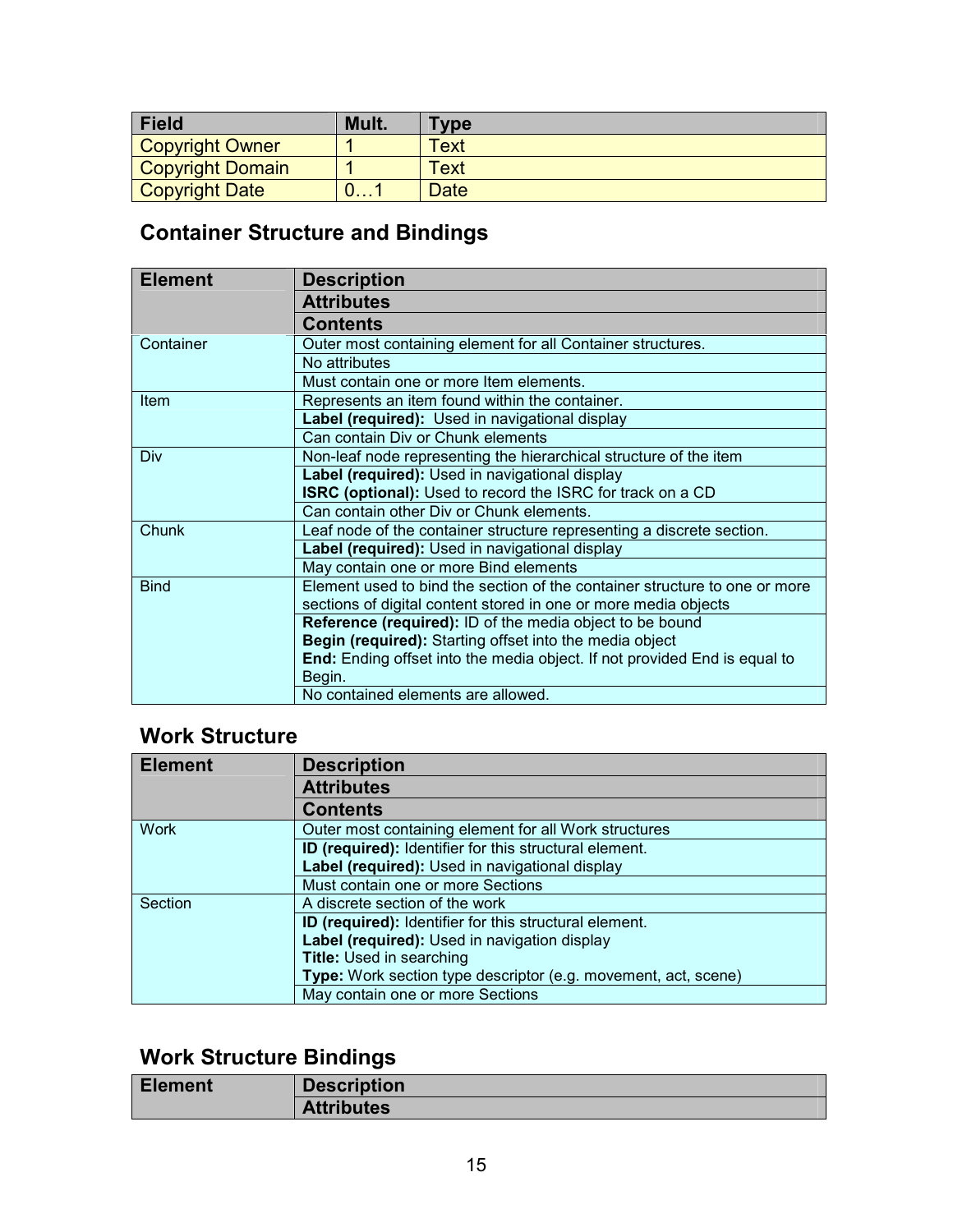|                 | <b>Contents</b>                                                               |
|-----------------|-------------------------------------------------------------------------------|
| <b>Bindings</b> | Outer most containing element for all Work Structure Bindings                 |
|                 | <b>StructureID (required):</b> Work structure ID against which these bindings |
|                 | are made.                                                                     |
|                 | Contains one or more Target elements                                          |
| Target          | Identifies the section of the work to which the bindings are relevant         |
|                 | Targeted (required): ID of the Section in the work structure                  |
|                 | Contains one or more Bind elements                                            |
| <b>Bind</b>     | Contains information necessary to link nodes in the work structure to the     |
|                 | appropriate section(s) of media object(s)                                     |
|                 | Reference (required): ID of the media object to be bound.                     |
|                 | Begin (required): Starting offset into the media object.                      |
|                 | End: End offset within the media object. If not provided, End equals          |
|                 | Begin.                                                                        |
|                 | No contained elements are allowed.                                            |

## **Music, Media and Contributor Records**

| Yellow      | <b>Descriptive</b>    |
|-------------|-----------------------|
| Tan         | Structural            |
| <b>Blue</b> | Relational/Connective |
| Green       | Administrative        |

Note: For the sake of brevity, the inclusion of source and vocabulary information with each descriptive field has been omitted.

### **Contributor Record**

| Field                         | Mult.    | <b>Type</b>              |
|-------------------------------|----------|--------------------------|
| $\overline{\phantom{a}}$ Type |          | Person or Group          |
| <b>Uniform Name</b>           |          | <b>Name</b>              |
| Variant Name(s)               | $0$ Many | <b>Name</b>              |
| Date(s)                       | $0$ Many | <b>Typed Date</b>        |
| <b>Variant Date(s)</b>        | $0$ Many | <b>Typed Date</b>        |
| <b>Place of Origin</b>        | 01       | <b>Place</b>             |
| Note(s)                       | $0$ Many | <b>Note</b>              |
| <b>Related Resource(s)</b>    | $0$ Many | <b>Resource</b>          |
| $ $ ID                        |          | ID                       |
| <b>Record Creation</b>        |          | <b>Access Info</b>       |
| <b>Last Record Update</b>     |          | <b>Access Info</b>       |
| <b>Record Status</b>          |          | <b>Status Descriptor</b> |

## **Work Record**

| Field           | Mult. | vpe                  |
|-----------------|-------|----------------------|
| -<br><b>vpe</b> |       | Single or Collective |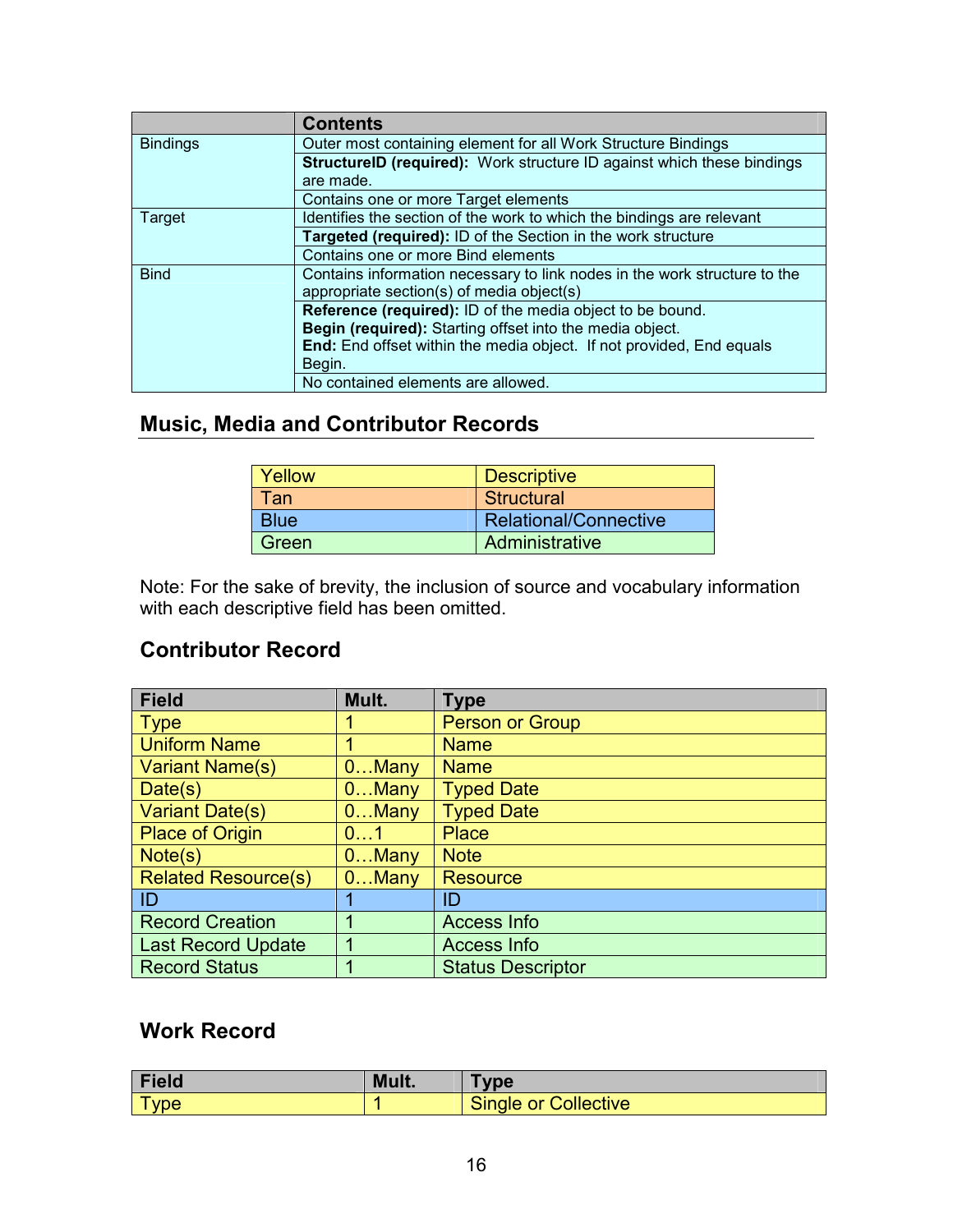| <b>Uniform Title</b>             | 1              | <b>Text</b>                         |
|----------------------------------|----------------|-------------------------------------|
| <b>Variant Title(s)</b>          | $0$ Many       | <b>Text</b>                         |
| Date of Composition              | 01             | <b>Date</b>                         |
| <b>Place of Composition</b>      | 01             | <b>Place</b>                        |
| <b>Date of First Performance</b> | 01             | <b>Date</b>                         |
| <b>Date of First Publication</b> | 01             | <b>Date</b>                         |
| <b>Original Text Title</b>       | 01             | <b>Text</b>                         |
| Language(s)                      | 0Many          | <b>Language Use</b>                 |
| <b>Subject Heading(s)</b>        | 0Many          | <b>Text</b>                         |
| <b>Class Number</b>              | 01             | <b>Text</b>                         |
| Instrumentation                  | 0Many          | Instrument Info                     |
| Genre, Form, and Style           | $0$ Many       | Genre, Form, Style descriptor       |
| <b>Key</b>                       | 01             | <b>Key Descriptor</b>               |
| Note(s)                          | $0$ Many       | <b>Note</b>                         |
| <b>Related resource(s)</b>       | $0$ Many       | <b>Resource</b>                     |
| <b>Work Structure</b>            | 01             | <b>Structure Declaration</b>        |
| ID                               | 1              | ID                                  |
| Contribution(s)                  | $0$ Many       | Contribution                        |
| <b>Related Work(s)</b>           | $0$ Many       | <b>Work Relation</b>                |
| <b>Copyright Declaration(s)</b>  | $0$ Many       | <b>Copyright Declaration</b>        |
| <b>Performing Rights</b>         | 01             | <b>Text</b>                         |
| <b>Society Work Number</b>       |                |                                     |
| <b>Public Domain</b>             | $\overline{1}$ | Unknown, Known Public Domain, Known |
|                                  |                | <b>NOT Public Domain</b>            |
| <b>Record Creation</b>           | 1              | <b>Access Info</b>                  |
| <b>Last Record Update</b>        | 1              | <b>Access Info</b>                  |
| <b>Record Status</b>             | 1              | <b>Status Descriptor</b>            |

# **Instantiation Record**

| <b>Field</b>                | Mult.    | <b>Type</b>                       |
|-----------------------------|----------|-----------------------------------|
| <b>Title</b>                |          | <b>Text</b>                       |
| <b>Document Description</b> |          | Document Info                     |
| <b>Subject Heading(s)</b>   | $0$ Many | <b>Text</b>                       |
| <b>Class Number</b>         | 01       | <b>Text</b>                       |
| Instrumentation             | $0$ Many | Instrument Info,                  |
| Genre, Form, and Style      | $0$ Many | Genre, Form, and Style descriptor |
| Language(s)                 | $0$ Many | <b>Text</b>                       |
| <b>Notation</b>             | 01       | <b>Notation Descriptor</b>        |
| Date(s) of Performance      | $0$ Many | <b>Date</b>                       |
| <b>Place of Performance</b> | 01       | <b>Place</b>                      |
| <b>Extent</b>               | 1        | <b>Number</b>                     |
| Note(s)                     | $0$ Many | <b>Note</b>                       |
| ID                          |          | ID                                |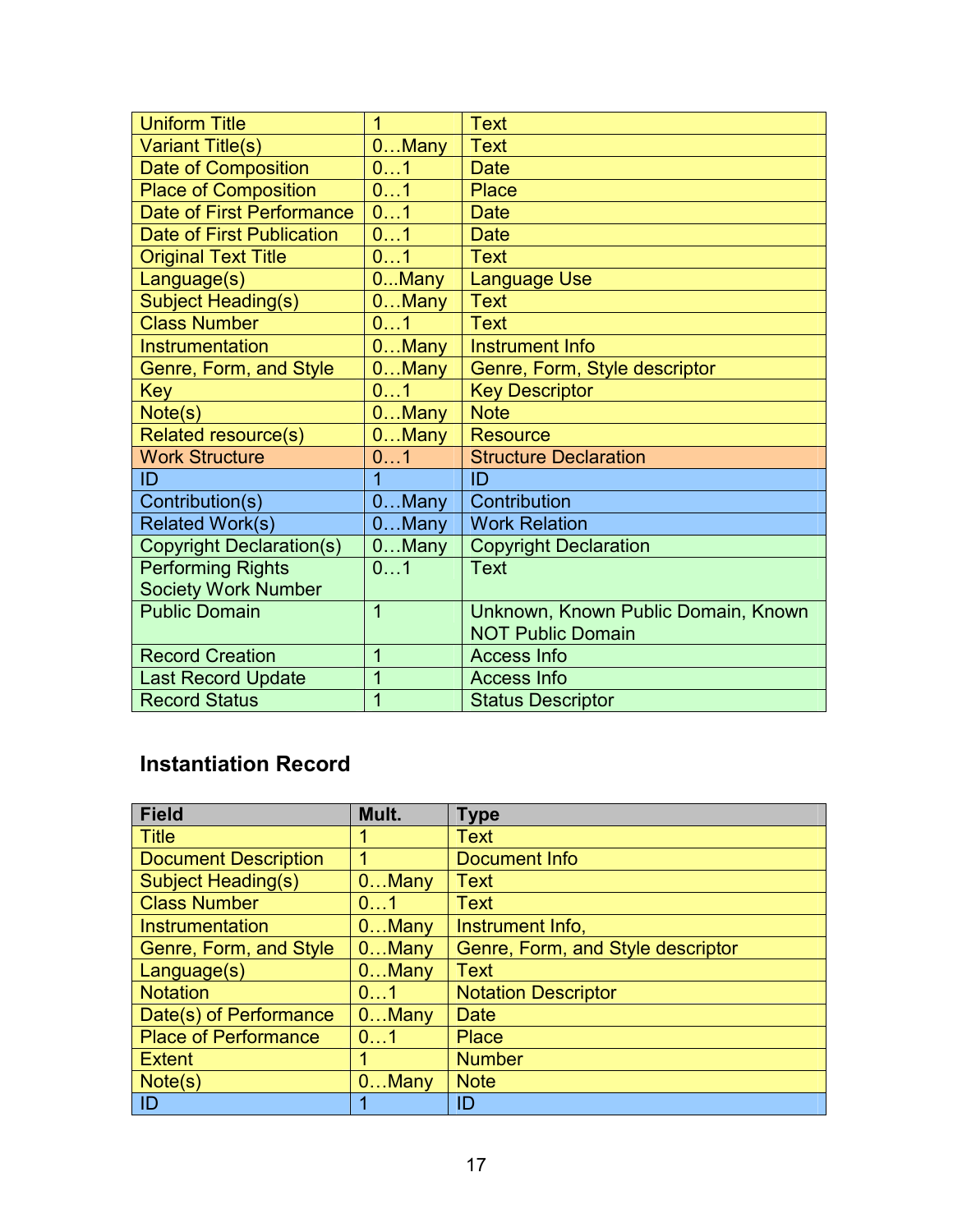| Contribution(s)                 | $0$ Many | Contribution                        |
|---------------------------------|----------|-------------------------------------|
| <b>Manifested Work</b>          |          | ID                                  |
| Completeness Indicator          |          | Complete or Incomplete              |
| <b>Parent Container</b>         |          | ID                                  |
| <b>Structural Binding</b>       | 01       | <b>Structural Binding</b>           |
| <b>Copyright Declaration(s)</b> | $0$ Many | <b>Copyright Declaration</b>        |
| <b>Public Domain</b>            |          | Unknown, Known Public Domain, Known |
|                                 |          | <b>NOT Public Domain</b>            |
| <b>Record Creation</b>          |          | <b>Access Info</b>                  |
| Last Record Update              |          | <b>Access Info</b>                  |
| <b>Record Status</b>            |          | <b>Status Descriptor</b>            |

## **Container Record**

| <b>Field</b>                      | Mult.           | <b>Type</b>                                          |
|-----------------------------------|-----------------|------------------------------------------------------|
| Title(s)                          | 1Many           | <b>Text</b>                                          |
| <b>Uniform Series Title</b>       | 01              | <b>Text</b>                                          |
| <b>Publisher</b>                  | 01              | <b>Text</b>                                          |
| <b>Edition</b>                    | 01              | <b>Text</b>                                          |
| <b>Publisher/Plate Numbers</b>    | 0Many           | <b>Text</b>                                          |
| <b>Document Description(s)</b>    | $1$ Many        | <b>Document Info</b>                                 |
| Language(s)                       | $0$ Many        | <b>Text</b>                                          |
| <b>Date of Publication</b>        | 01              | <b>Date</b>                                          |
| Date of Copyright                 | $\overline{01}$ | <b>Date</b>                                          |
| <b>Place of Publication</b>       | 01              | <b>Place</b>                                         |
| Note(s)                           | 0Many           | <b>Note</b>                                          |
| <b>Container Structure</b>        | 01              | <b>Structural Declaration</b>                        |
| ID                                | 1               | ID                                                   |
| Contribution(s)                   | $0$ Many        | Contribution                                         |
| <b>Contained Collective Works</b> | $0$ Many        | ID                                                   |
| <b>Contained Media Objects</b>    | $0$ Many        | ID                                                   |
| <b>Contained Instantiations</b>   | $0$ Many        | ID                                                   |
| <b>Structural Binding</b>         | 01              | <b>Structural Binding</b>                            |
| <b>Physical Identification</b>    | $\overline{1}$  | Physical ID Info                                     |
| Condition                         | 01              | <b>Condition Descriptor</b>                          |
| <b>Holding Status</b>             | 01              | Circulating, Non-circulating, Not<br><b>Retained</b> |
| <b>ISBN</b>                       | 01              | <b>Text</b>                                          |
| <b>MRC/EAN/UPC</b>                | 01              | <b>Number</b>                                        |
| <b>ISMN</b>                       | $\overline{01}$ | <b>Text</b>                                          |
| <b>Copyright Declaration(s)</b>   | $0$ Many        | <b>Copyright Declaration</b>                         |
| <b>Public Domain</b>              | $\overline{1}$  | Unknown, Known Public Domain,                        |
|                                   |                 | <b>Known NOT Public Domain</b>                       |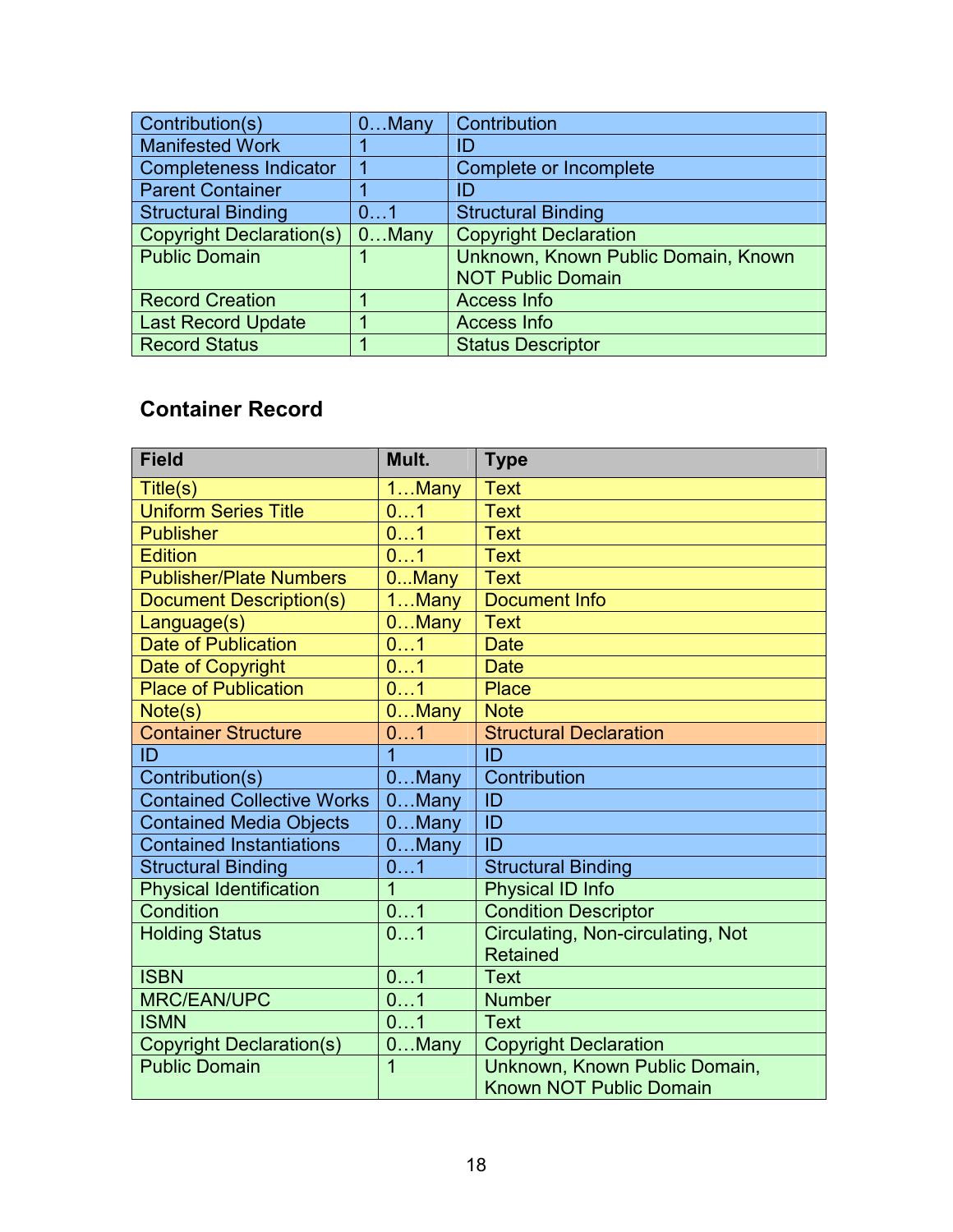| Record Creation           | Access Info              |
|---------------------------|--------------------------|
| <b>Last Record Update</b> | Access Info              |
| <b>Record Status</b>      | <b>Status Descriptor</b> |

# **Media Object**

| <b>Field</b>              | Mult. | Type                     |
|---------------------------|-------|--------------------------|
| ID                        |       | ID                       |
| <b>Parent Container</b>   |       | ID                       |
| <b>File Format</b>        |       | <b>Text</b>              |
| Compression               | 1     | <b>Text</b>              |
| <b>Bit Depth</b>          | 1     | <b>Text</b>              |
| <b>Resolution</b>         |       | <b>Text</b>              |
| <b>Number of Channels</b> |       | <b>Number</b>            |
| <b>Sample Size</b>        |       | <b>Number</b>            |
| <b>Sample Rate</b>        | 1     | <b>Number</b>            |
| Hardware/Software         |       | <b>Text</b>              |
| Date Digitized            | 1     | <b>Date</b>              |
| <b>Digitized By</b>       |       | <b>Text</b>              |
| <b>Record Creation</b>    | 1     | Access Info              |
| <b>Last Record Update</b> | 1     | <b>Access Info</b>       |
| <b>Record Status</b>      | 1     | <b>Status Descriptor</b> |
| <b>Number of Accesses</b> | 1     | <b>Number</b>            |
| <b>Contained File(s)</b>  | 1Many | File Info                |

# **User, Group, and Service Records**

## **User**

| <b>Field</b>               | Mult.    | Type        |
|----------------------------|----------|-------------|
| ID (Username)              |          | Text        |
| <b>First Name</b>          |          | Text        |
| Last Name                  |          | Text        |
| <b>Expiration Date</b>     |          | Date        |
| <b>Allowed Services</b>    | $0$ Many | ID          |
| <b>Disallowed Services</b> | $0$ Many | ID          |
| <b>Group Membership</b>    | $0$ Many | Group ID    |
| <b>Record Creation</b>     |          | Access Info |
| <b>Last Record Update</b>  |          | Access Info |